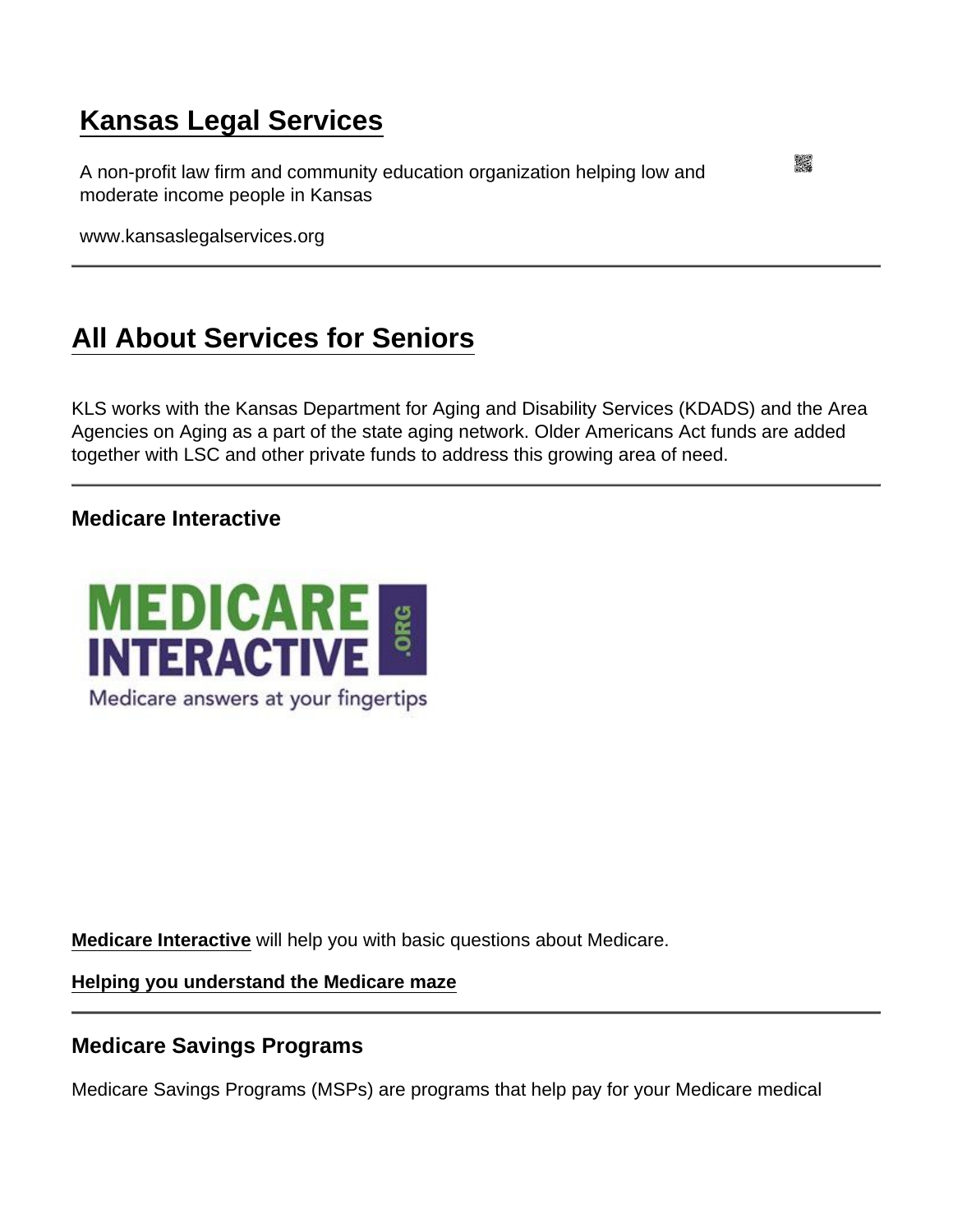costs. Remember Part A covers hospital care and Part B covers other medical care.

The Medicare Savings programs (MSP) do not have any estate recovery requirement.

If you think you might qualify for any of these benefits, [print this application](http://www.dcf.ks.gov/Documents/Food/ES-3100.8_Application_Redetermination_01-06.pdf) and send it to your local DCF (Kansas Department for Children and Families) office. Find your local office on this map:

<http://www.dcf.ks.gov/services/Pages/DCFOfficeLocatorMap.aspx>

I Can't Afford My Medicare Premiums - What Can I Do?

Do you have Medicare Part A or hospital insurance?

You may qualify for a Medicare Savings Program if you have limited income and resources.

This desk reference has been updated for 2022.

THIS PROGRAM APPLIES TO ANYONE WHO GETS MEDICARE, DUE TO AGE OR DISABILITY

| <b>EXTRA HELP</b>                     | Monthly<br>Income,<br>person |       | <b>Asset limits</b> | Monthly<br>income, couple |       | <b>Asset limits</b> |
|---------------------------------------|------------------------------|-------|---------------------|---------------------------|-------|---------------------|
| <b>Eligible for Part</b><br>D Subsidy | \$                           | 1,919 | \$15,510            | \$                        | 2,309 | \$30,950            |
| also known as<br>Extra Help           |                              |       |                     |                           |       |                     |
| Client may<br>report income as:       | \$                           | 1,785 |                     | \$                        | 2,041 |                     |

PROGRAM pays a portion of the premium for Part D (Prescription Drug) coverage

Resources: Don't count residence, car, personal property. Do count savings, investments, CDs. The asset limits include a burial fund set aside.

People who qualify for Plan D Extra Help receive a purple colored letter from SSA that they need to share with their Plan D private provider. Some people get this automatically and others have to "apply" online or paper application through SSA. The link is <https://secure.ssa.gov/i1020/start> , but callers can find it by searching Part D Extra Help.

We have online letters to send them the email address.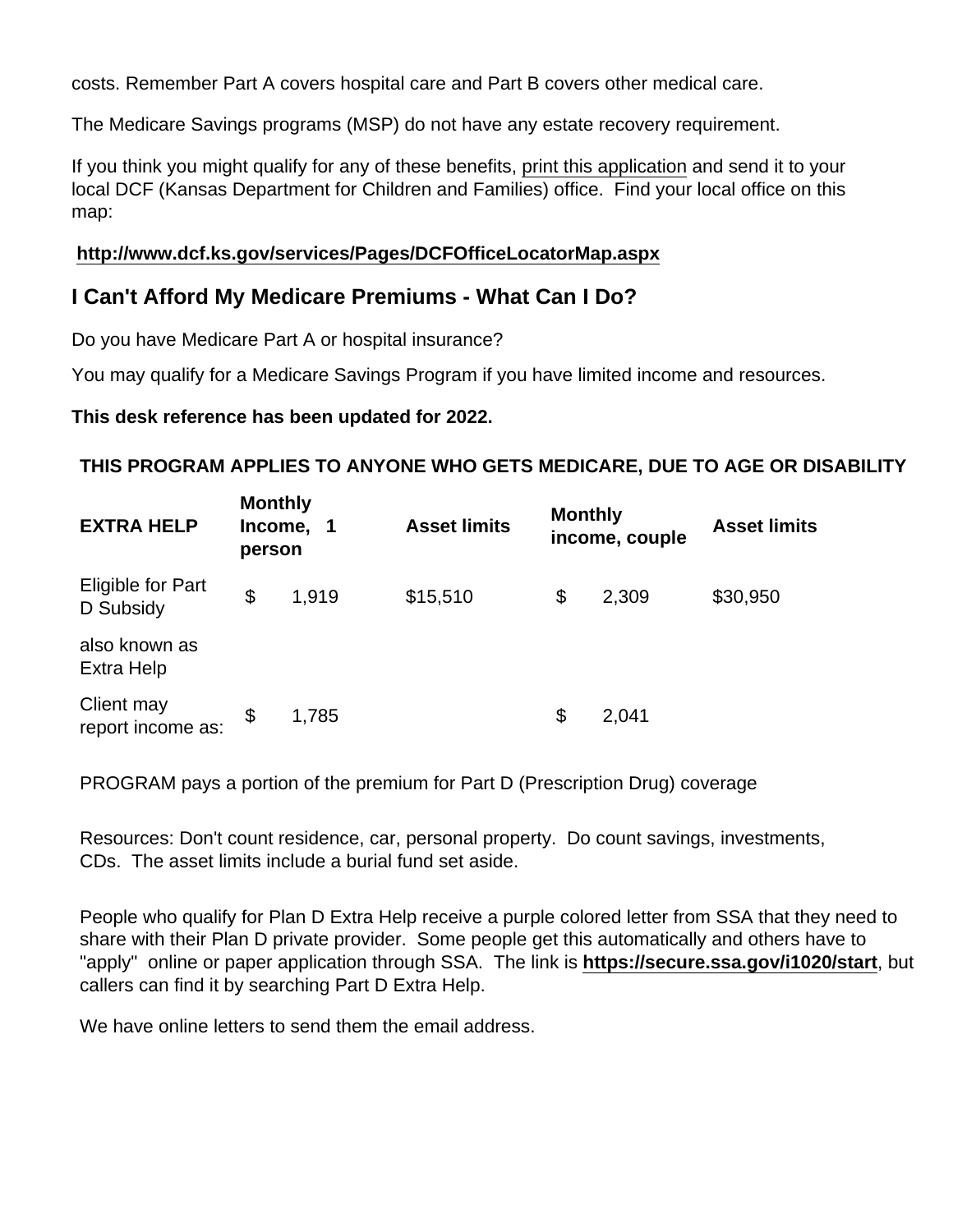Application for Part D Subsidy will trigger a referral to DCF for other programs, based on income eligibility. These programs could further reduce medication costs, pay co-insurance and deductible for other medical services.

Updated: February , 2022

For more information, call the KanCare Clearinghouse at 1-800-792-4884. You may apply with a paper application or online at [KanCare Application Information.](https://www.kancare.ks.gov/consumers/apply-for-kancare)

Medicare Savings Program Application , important short form, only available online

[Medicare Savings Program Application short form](https://www.kancare.ks.gov/docs/default-source/consumers/apply/medicare-savings-application/es-3100-8-medicare-savings-program-application.pdf?sfvrsn=2be94d1b_18)

Submit your Medicare Savings Program application to the KanCare Clearinghouse:

- By Mail: P.O. Box 3599 Topeka, KS 66601-9738
- By Fax: 1-844-264-6285

Don't wait for March Medicare Madness - - see if you qualify for extra help with your Medicare Part D (Drug insurance) premium today!

You can check your eligibility and apply online here: <https://secure.ssa.gov/i1020/start>

- You have Medicare Part A (Hospital Insurance) and/or Medicare Part B (Medical Insurance); and
- You live in one of the 50 States or the District of Columbia; and
- Your combined savings, investments, and real estate are not worth more than \$29,160, if you are married and living with your spouse, or \$14,610 if you are not currently married or not living with your spouse. (Do NOT count your home, vehicles, personal possessions, life insurance, burial plots, irrevocable burial contracts or back payments from Social Security or SSI.) If you have more than those amounts, you may not qualify for the extra help. However, you can still enroll in an approved Medicare prescription drug plan for coverage.

EXCEPTION: Even if you meet these conditions, DO NOT complete this application if you have Medicare and Supplemental Security Income (SSI) or Medicare and Medicaid because you automatically will get the extra help.

## [You Gave, Now Save -- Guide to Benefits for Seniors](http://www.kansaslegalservices.org/sites/kansaslegalservices.org/files/Guide-to-Benefits 508 Compliant.pdf)

[This guide](http://www.kansaslegalservices.org/sites/kansaslegalservices.org/files/Guide-to-Benefits 508 Compliant.pdf) was put out by the National Association of Area Agencies on Aging (n4a) to help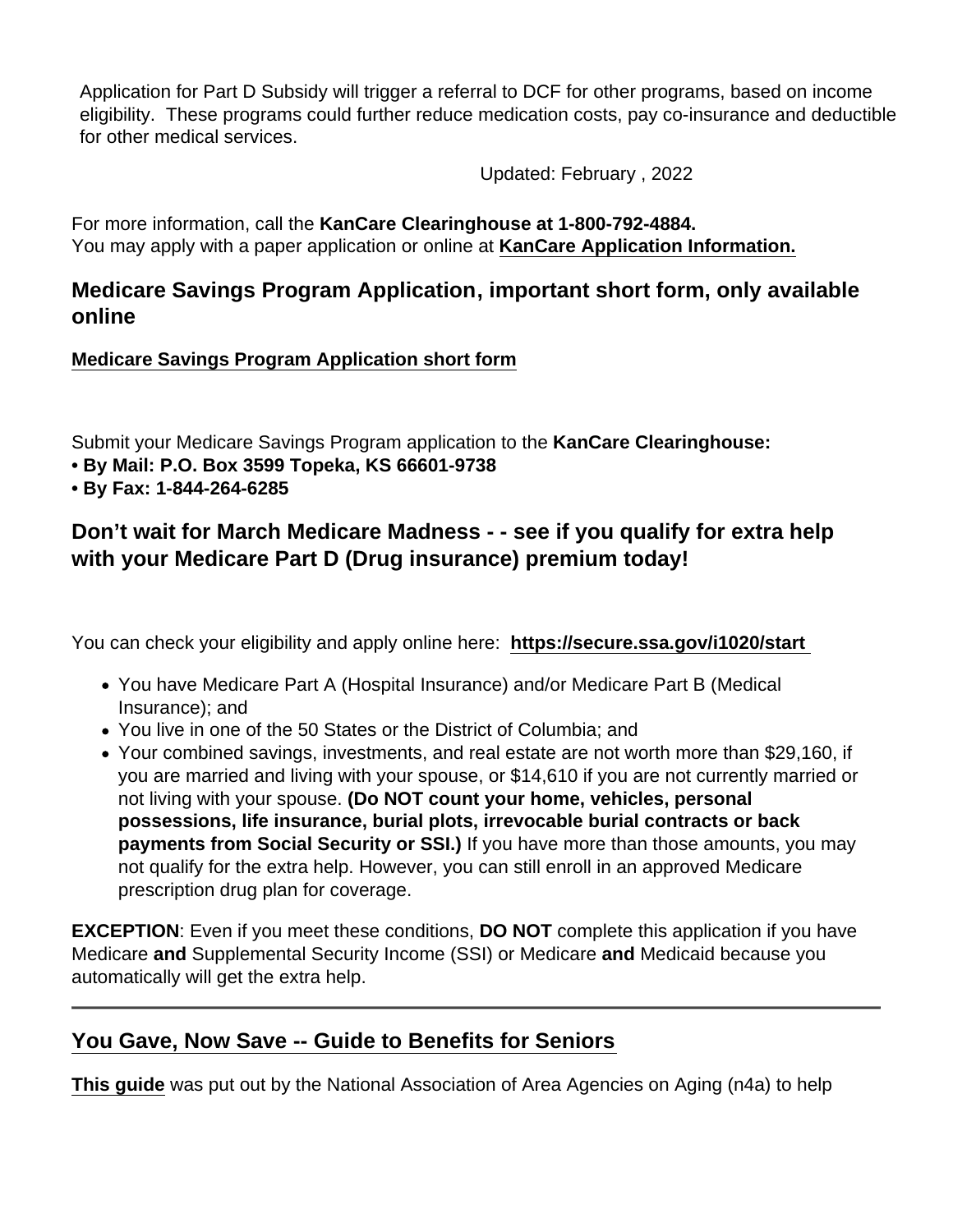seniors explore options to help meet the costs of daily living.

Assistance may come in the form of a voucher, discounts for goods, and free or reduced-price services. The resources are offered through federal, state and local benefit programs and nearly all are available nationwide.

|  | The Senior Citizen Law Project (SCLP) |
|--|---------------------------------------|
|--|---------------------------------------|

The Senior Citizen Law Project (SCLP) gives legal services to persons age 60 and older. SCLP focuses on civil legal issues. The goal is to target older persons who have the greatest needs. Top issues include helping seniors get income and medical assistance needed for their wellbeing. Another top issue is stopping any abuse of elders.

SCLP also has an education program. Elders and workers serving them may learn about elders' rights and protections under the law.

If you or someone you know is a victim of elder abuse, help is available from the Elder Justice Initiative.

[Click here](https://www.justice.gov/elderjustice) to learn more about elder abuse at the [Department of Justice Elder Justice](https://www.justice.gov/elderjustice)  [Initiative](https://www.justice.gov/elderjustice) website.

[Click here](https://www.justice.gov/elderjustice/support/resources-neighborhood?state=KS) to find out about programs near you in Kansas.

#### Elder Law Hotline

Elder Law Hotline is a project of KLS. Hotline attorneys answer questions in civil cases for Kansans age 60 or older. Cases may be referred to a local Senior Citizens Law Project attorney or a private attorney. The Elder Law Panel of lawyers is a partnership that KLS has with the Kansas Bar Association.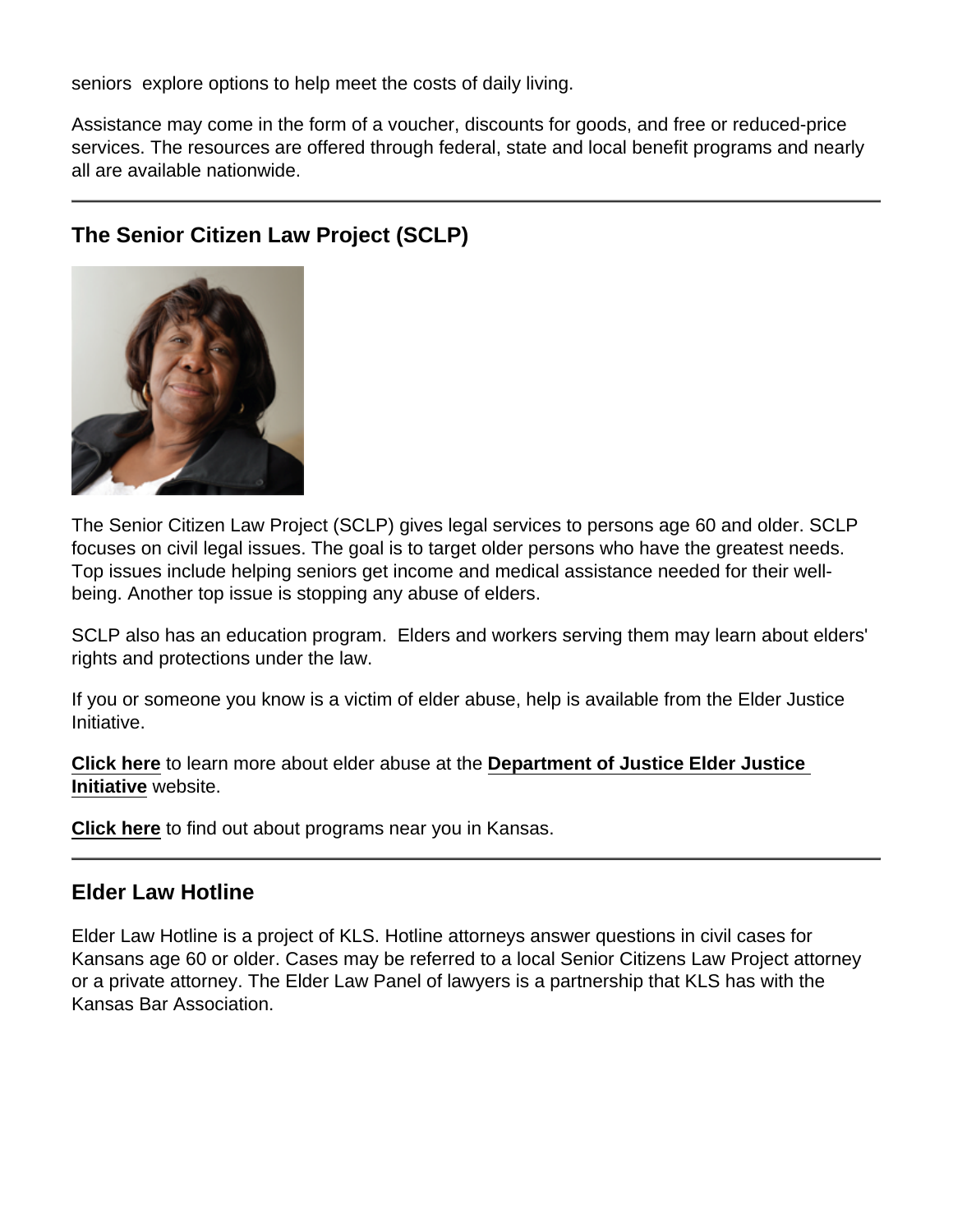The Elder Law Hotline serves the rising need for quality elder law services in Kansas. In Kansas, many older persons may have health or physical problems or live in an isolated place. Because of this, a statewide Hotline service is a good way to get legal services to elderly Kansans.

In 2009, the Kansas Bar Association gave its annual Pro Bono Award to the Elder Law Hotline. This award recognizes a lawyer or law firm for the delivery of direct legal services free of charge to the poor.

## Elder Hotline 888-353-5337

## Medicare Coverage of Ambulance Services

[This official government booklet](https://www.kansaslegalservices.org/sites/kansaslegalservices.org/files/Medicare Coverage of Ambulance Services.pdf) explains:

- When Medicare helps cover ambulance services
- What you pay
- What Medicare pays
- What to do if Medicare doesn't cover your ambulance service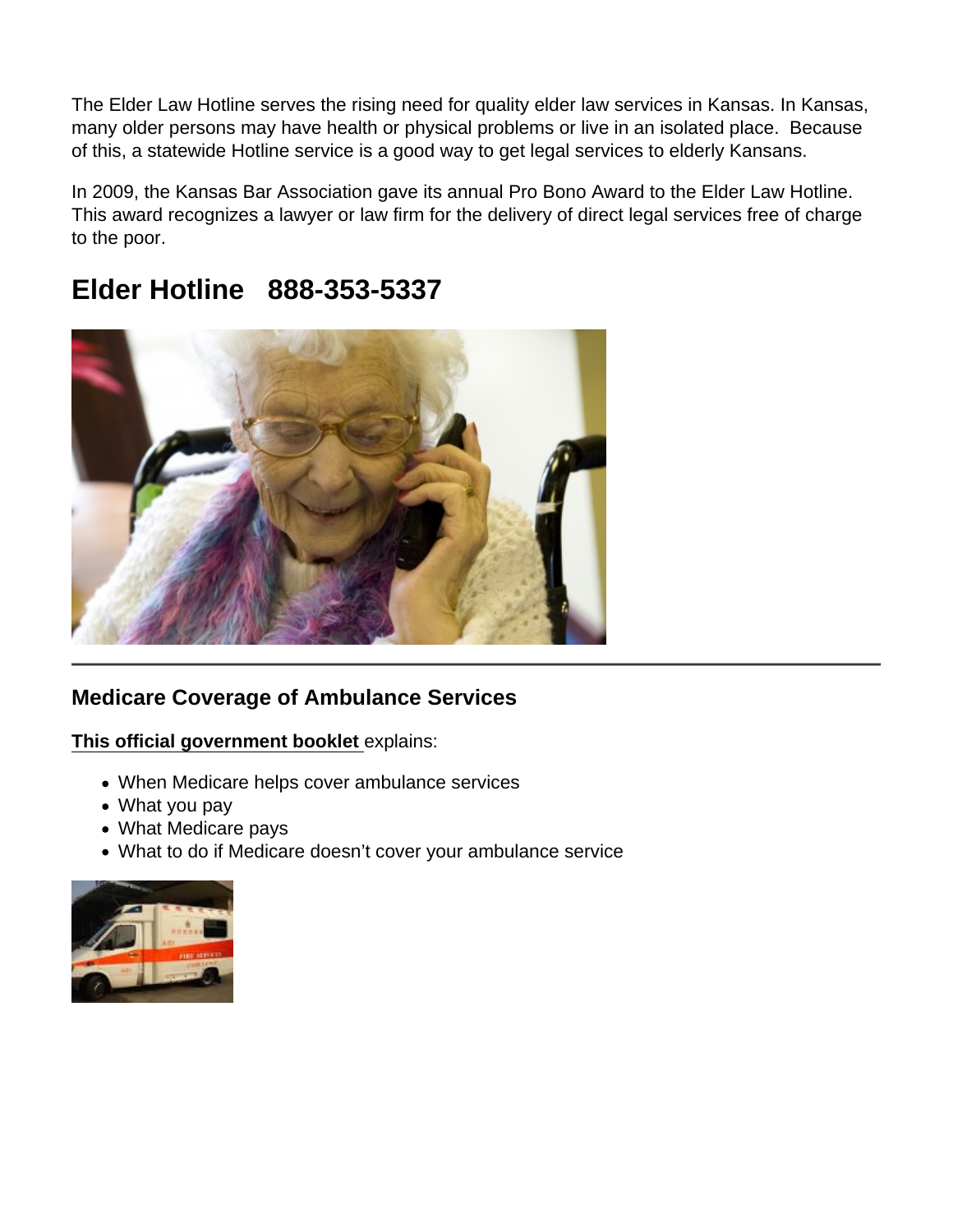The Kansas Aging and Disability Resource Guide

[The Kansas Aging and Disability Resource Guide,](https://www.kansaslegalservices.org/sites/kansaslegalservices.org/files/Aging and Disability Resource_Guide_2013.pdf) put together by the State of Kansas Department for Aging and Disability Services, has general information and will answer commonly asked questions for seniors and those who love and care for them in Kansas. [The Kansas](http://www.kdads.ks.gov/)  [Department for Aging and Disability Services](http://www.kdads.ks.gov/) website also has many other resources for seniors.

## Advance Directives and Health Care Power of Attorney

[Click here](http://kansaslegalservices.org/taxonomy/term/129) for information about Advance Directives including Health Care Power of Attorney, Living Will and Do Not Resuscitate Orders.

Financial abuse

Did you know that financial abuse of the elderly in Kansas is a crime? [Read more about it here.](http://www.kansaslegalservices.org/node/1910/financial-abuse-elderly-crime-kansas)

Need proof of your Social Security benefit amount?